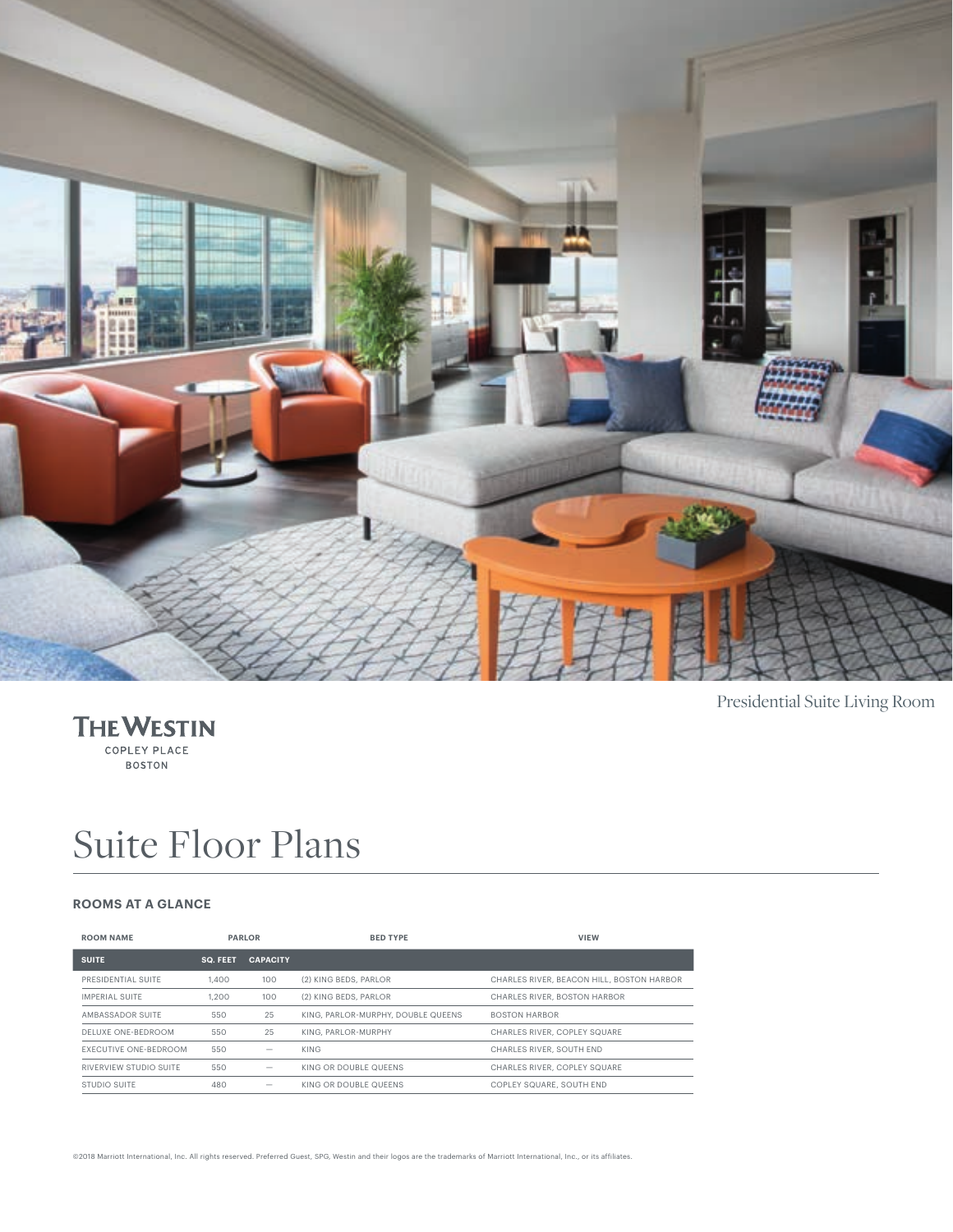### Presidential Suite



- 2,900 square feet
- 36th floor
- Reception capacity: 100 guests
- Dining/conference area
- Built-in wet bar and separate pantry
- Two King bedrooms
- Views of Beacon Hill, Charles River and Boston Harbor



10 Huntington Avenue Boston, MA, 02116 United States

T +1 617.262.9600

westincopleyplaceboston.com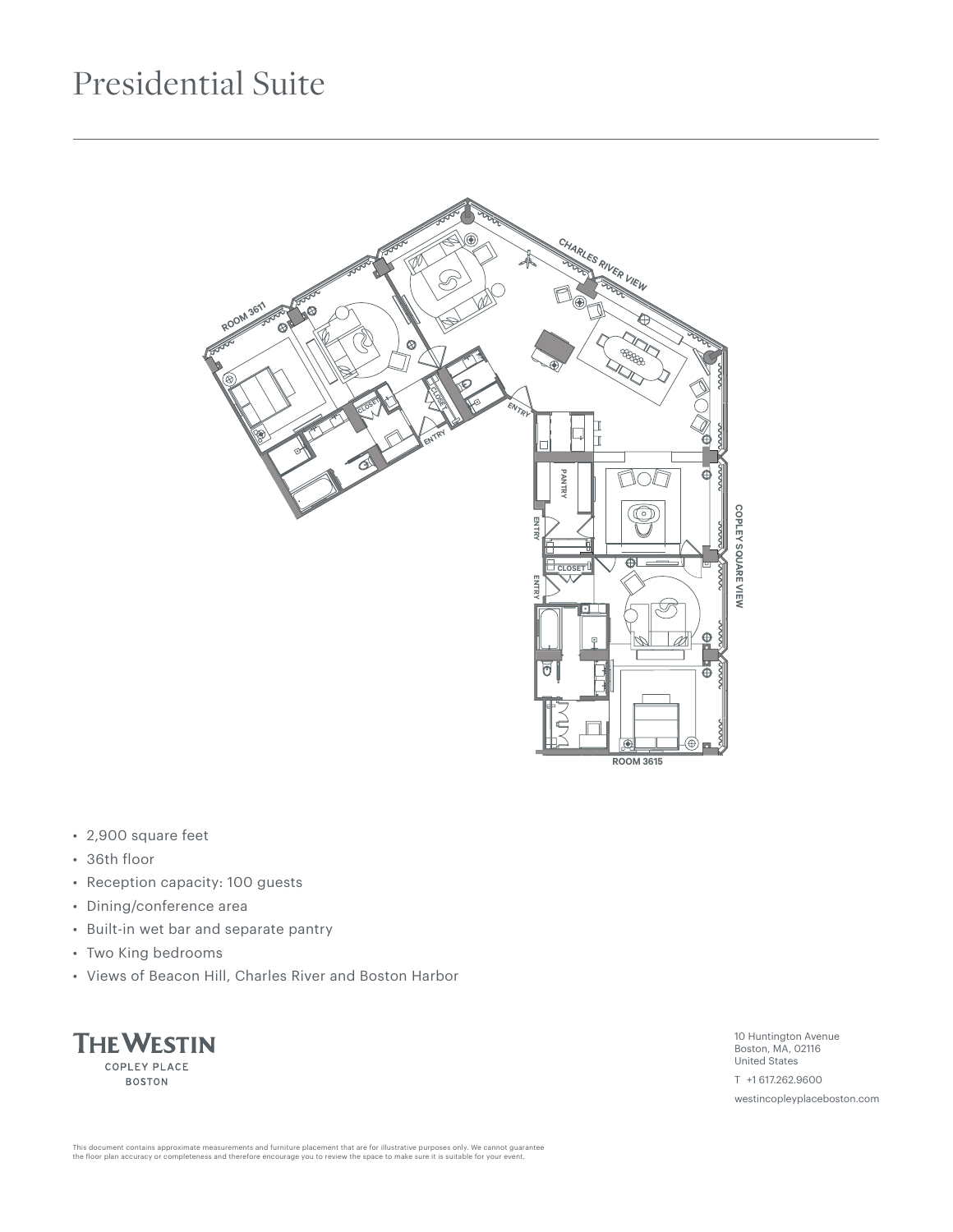#### Imperial Suite



- 2,700 square feet
- 36th floor
- Reception capacity: 100 guests
- Dining/conference area
- Built-in wet bar and separate pantry
- Two King bedrooms
- Views of the Charles River and Boston Harbor

**THE WESTIN** COPLEY PLACE **BOSTON** 

10 Huntington Avenue Boston, MA, 02116 United States

T +1 617.262.9600

westincopleyplaceboston.com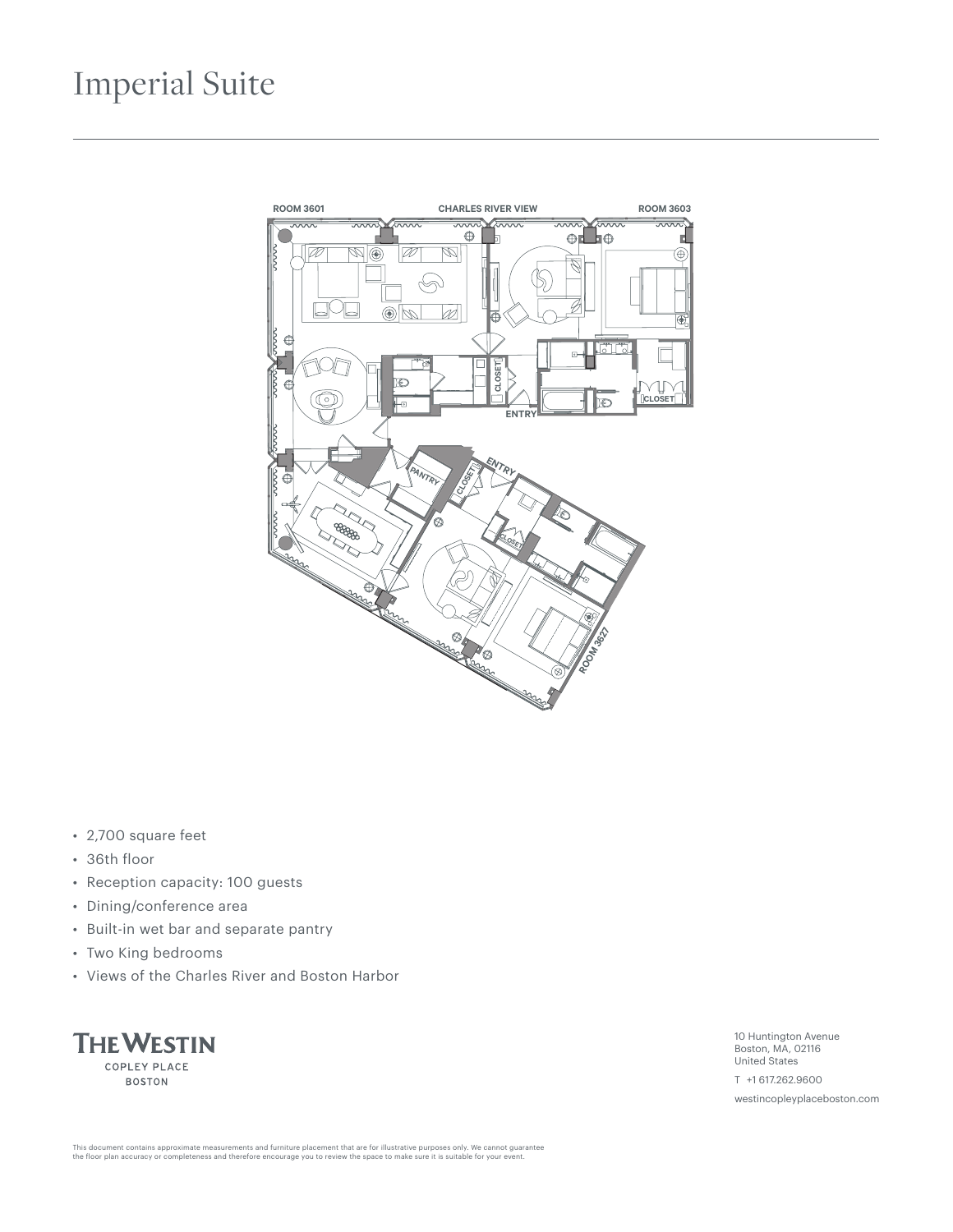### Ambassador Suite



- 1,650 square feet
- 36th floor
- Reception capacity: 25 guests
- Dining/conference area
- Two connecting parlors, each 550 square feet
- Three bedrooms (two King beds, one double Queen bed)
- Views of Boston Harbor



10 Huntington Avenue Boston, MA, 02116 United States

T +1 617.262.9600

westincopleyplaceboston.com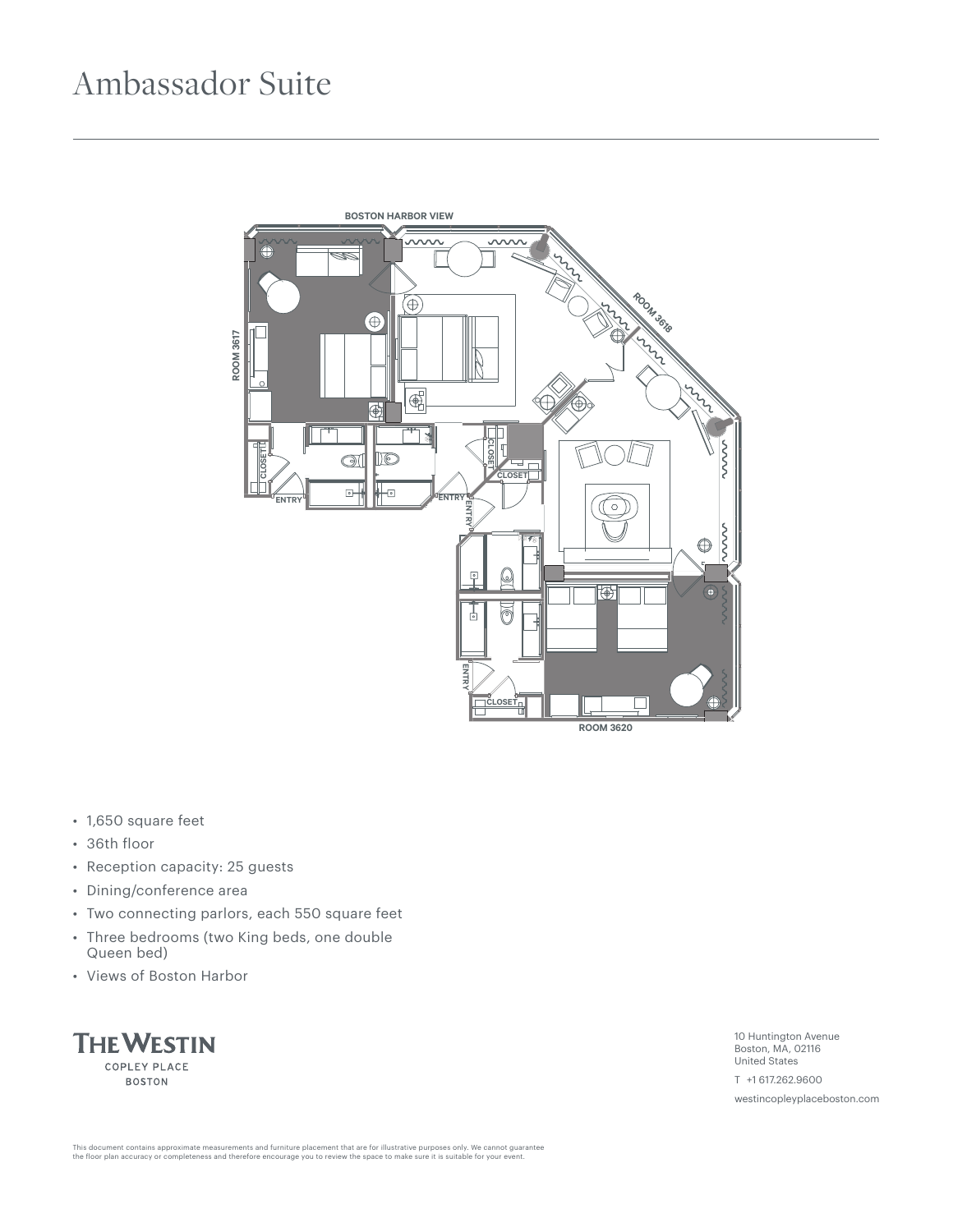## Deluxe One-Bedroom

**4 AVAILABLE**



#### Executive One-Bedroom

**28 AVAILABLE**



- 925 square feet
- Reception capacity: 25 guests
- Dining/conference area
- Parlor: 550 square feet
- Includes King bedroom with Murphy bed in parlor
- Views of Charles River and Copley Square
- 550 square feet
- Separate sitting area
- King bed
- Oversized bathroom
- Views of South End and Charles River



10 Huntington Avenue Boston, MA, 02116 United States

T +1 617.262.9600

westincopleyplaceboston.com